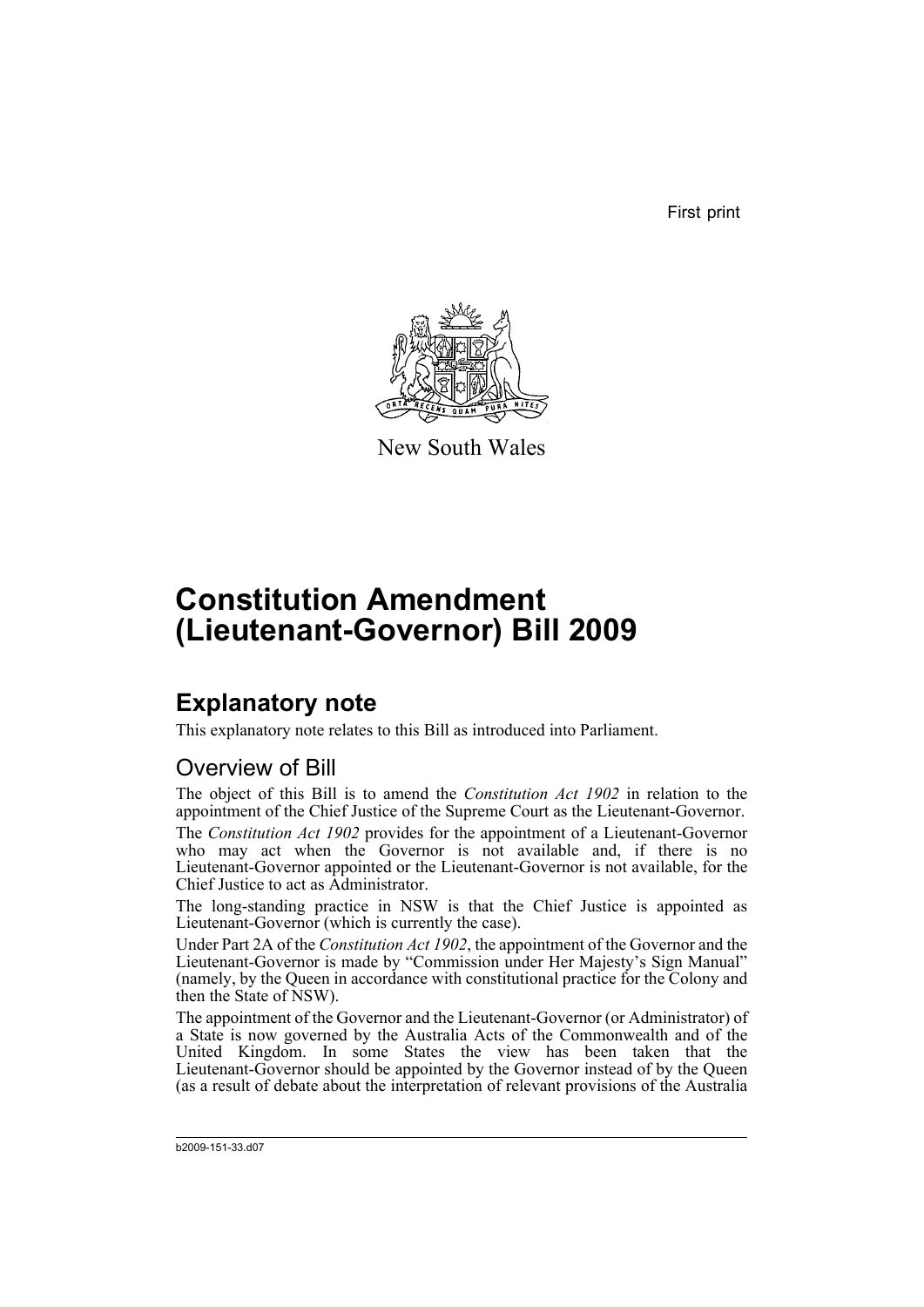Constitution Amendment (Lieutenant-Governor) Bill 2009

Explanatory note

Act). Amendment of the Australia Acts requires the consent of all the States. In order to avoid any doubt about the exercise of the Governor's functions in NSW (pending any clarifying changes made to the Australia Acts), the Bill deems the Chief Justice to be acting as Administrator (which is clearly authorised by the *Constitution Act 1902*) if for any reason it is subsequently determined that the appointment as Lieutenant-Governor was not legally effective.

#### Outline of provisions

**Clause 1** sets out the name (also called the short title) of the proposed Act.

**Clause 2** provides for the commencement of the proposed Act on the date of assent to the proposed Act.

**Clause 3** amends section 9B of the *Constitution Act 1902* to give effect to the object outlined above.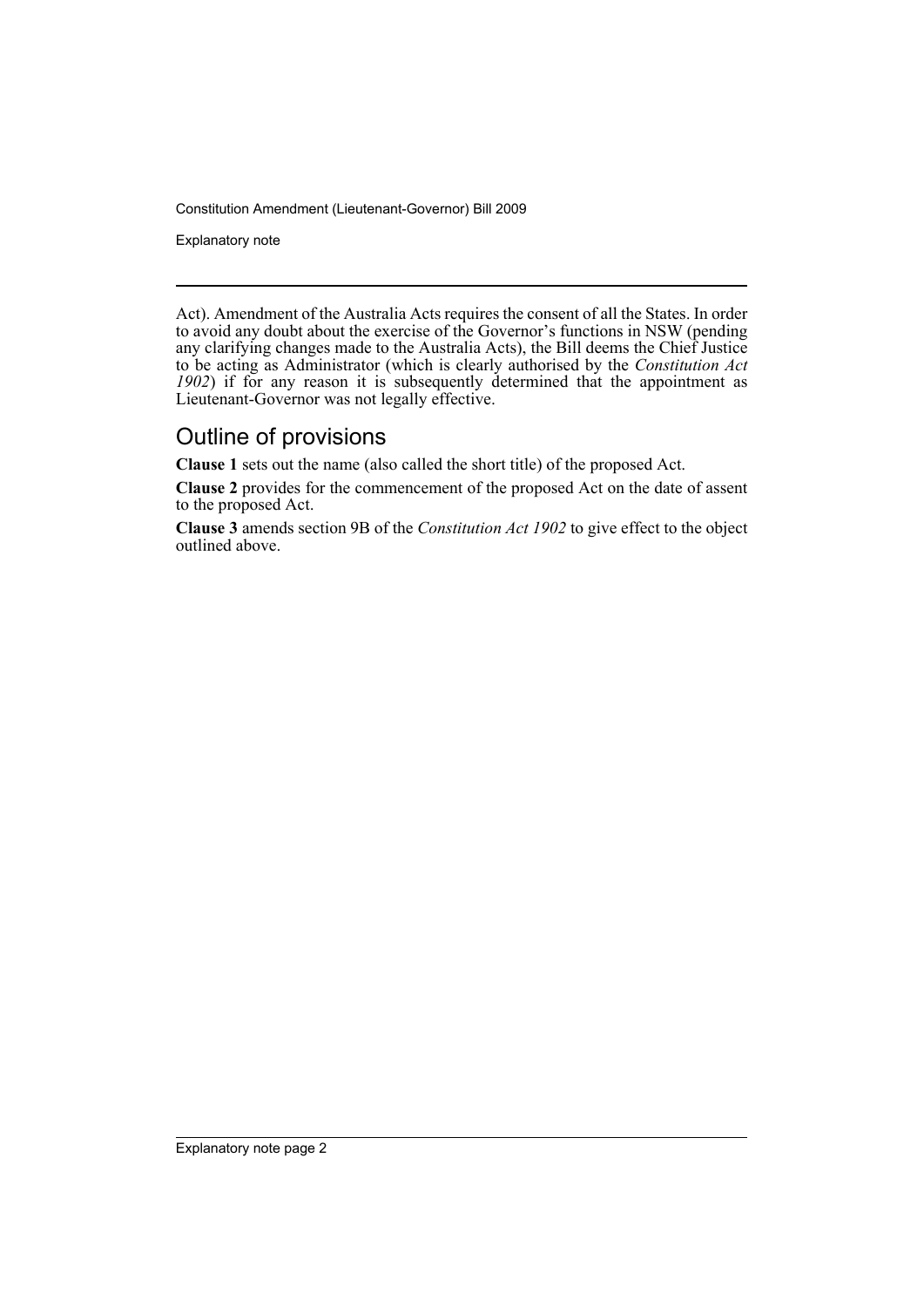First print



New South Wales

# **Constitution Amendment (Lieutenant-Governor) Bill 2009**

### **Contents**

| Page                                     |
|------------------------------------------|
|                                          |
|                                          |
| Amendment of Constitution Act 1902 No 32 |
|                                          |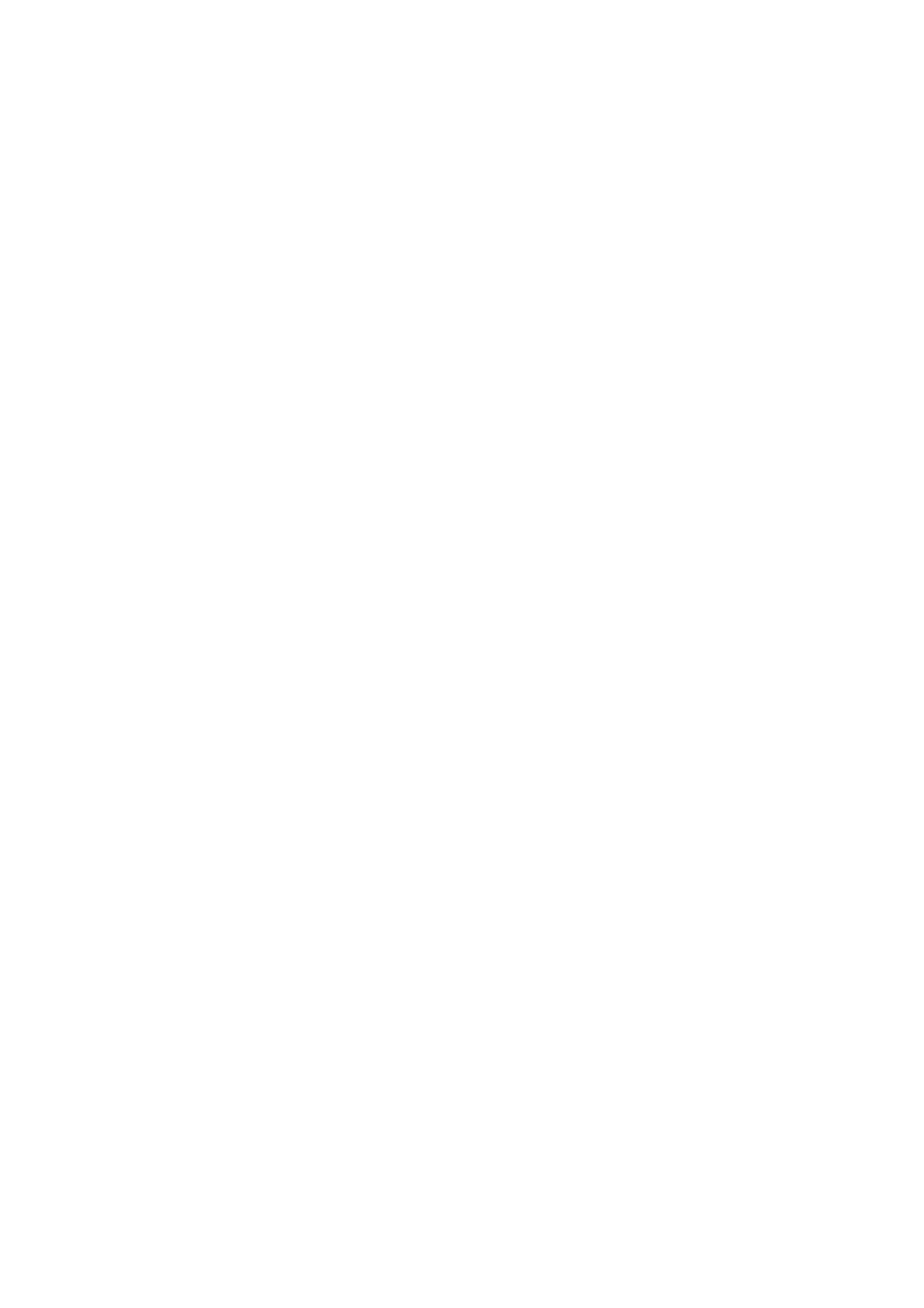

New South Wales

## **Constitution Amendment (Lieutenant-Governor) Bill 2009**

No , 2009

#### **A Bill for**

An Act to amend the *Constitution Act 1902* in relation to the appointment of the Chief Justice as the Lieutenant-Governor.